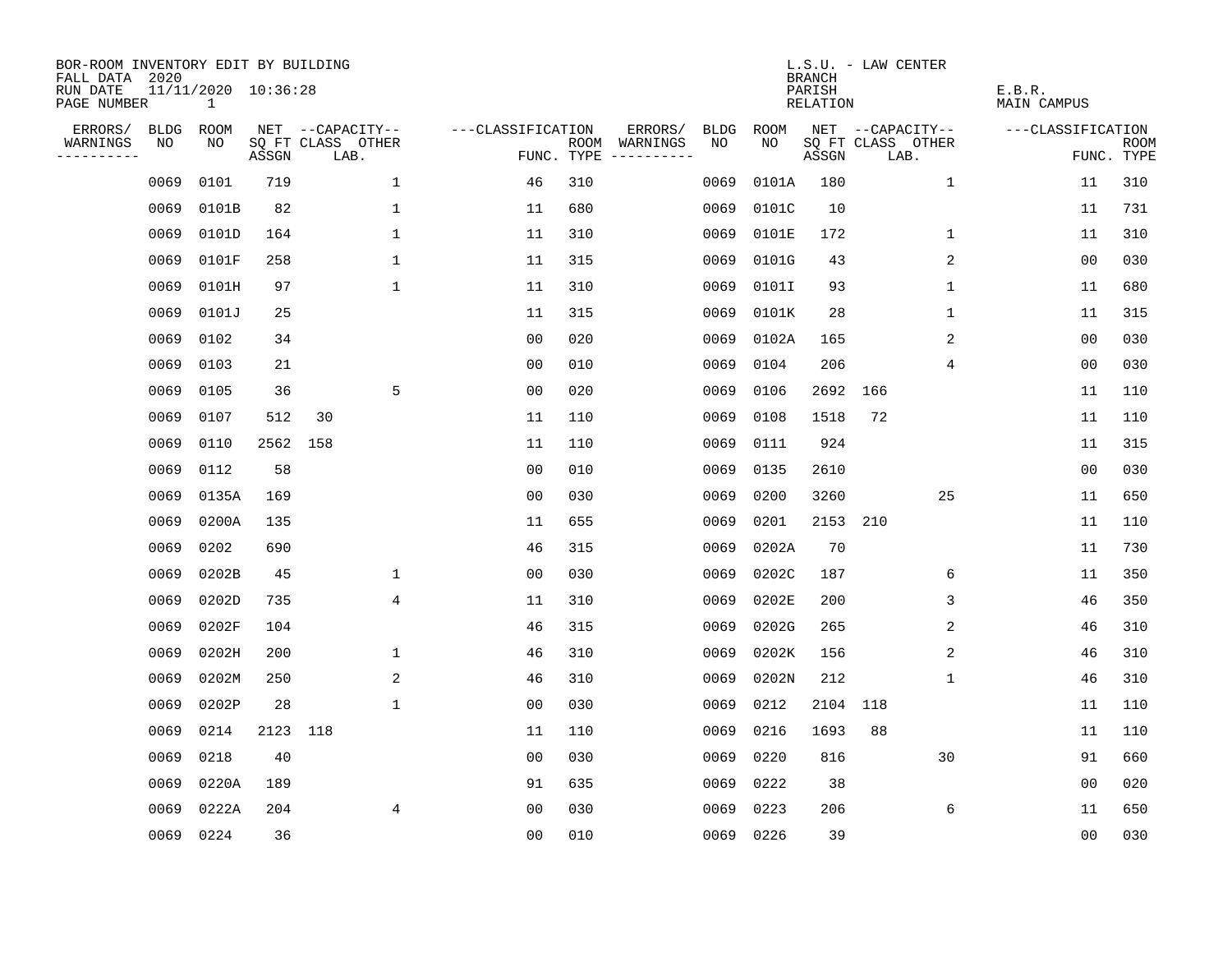| BOR-ROOM INVENTORY EDIT BY BUILDING<br>FALL DATA 2020 |             |                                       |       |                           |                   |                    |                         |             |             | <b>BRANCH</b>             | L.S.U. - LAW CENTER       |                              |                |                           |
|-------------------------------------------------------|-------------|---------------------------------------|-------|---------------------------|-------------------|--------------------|-------------------------|-------------|-------------|---------------------------|---------------------------|------------------------------|----------------|---------------------------|
| RUN DATE<br>PAGE NUMBER                               |             | 11/11/2020 10:36:28<br>$\overline{2}$ |       |                           |                   |                    |                         |             |             | PARISH<br><b>RELATION</b> |                           | E.B.R.<br><b>MAIN CAMPUS</b> |                |                           |
| ERRORS/                                               | <b>BLDG</b> | ROOM                                  |       | NET --CAPACITY--          | ---CLASSIFICATION |                    | ERRORS/                 | <b>BLDG</b> | <b>ROOM</b> |                           | NET --CAPACITY--          | ---CLASSIFICATION            |                |                           |
| WARNINGS<br>----------                                | NO          | NO                                    | ASSGN | SQ FT CLASS OTHER<br>LAB. |                   | ROOM<br>FUNC. TYPE | WARNINGS<br>----------- | NO          | NO          | ASSGN                     | SQ FT CLASS OTHER<br>LAB. |                              |                | <b>ROOM</b><br>FUNC. TYPE |
|                                                       | 0069        | 0227                                  | 390   | 10                        | 11                | 650                |                         | 0069        | 0228        | 44                        |                           |                              | 00             | 020                       |
|                                                       | 0069        | 0228A                                 | 464   | 6                         | 0 <sub>0</sub>    | 030                |                         | 0069        | 0301        | 927                       | 42                        |                              | 11             | 110                       |
|                                                       | 0069        | 0302                                  | 319   | 20                        | 11                | 115                |                         | 0069        | 0303        | 940                       | 42                        |                              | 11             | 110                       |
|                                                       | 0069        | 0304                                  | 419   | 30                        | 11                | 110                |                         | 0069        | 0305        | 93                        |                           |                              | 11             | 315                       |
|                                                       | 0069        | 0306                                  | 222   | 20                        | 11                | 731                |                         | 0069        | 0307        | 41                        | 2                         |                              | 0 <sub>0</sub> | 030                       |
|                                                       | 0069        | 0308                                  | 23    |                           | 0 <sub>0</sub>    | 020                |                         | 0069        | 0308A       | 86                        | 3                         |                              | 00             | 030                       |
|                                                       | 0069        | 0309                                  | 41    |                           | 0 <sub>0</sub>    | 030                |                         | 0069        | 0309U       | 55                        |                           |                              | 83             | 083                       |
|                                                       | 0069        | 0309V                                 | 55    |                           | 83                | 083                |                         | 0069        | 0310        | 23                        |                           |                              | 0 <sub>0</sub> | 020                       |
|                                                       | 0069        | 0310A                                 | 90    | 2                         | 0 <sub>0</sub>    | 030                |                         | 0069        | 0311        | 204                       |                           |                              | 11             | 315                       |
|                                                       | 0069        | 0312                                  | 246   | $\mathbf{1}$              | 11                | 310                |                         | 0069        | 0314        | 257                       | $\mathbf 1$               |                              | 11             | 310                       |
|                                                       | 0069        | 0316                                  | 256   | $\mathbf{1}$              | 11                | 310                |                         | 0069        | 0317        | 444                       | 2                         |                              | 11             | 310                       |
|                                                       | 0069        | 0317A                                 | 183   |                           | 44                | 315                |                         | 0069        | 0317B       | 134                       | $\mathbf 1$               |                              | 64             | 310                       |
|                                                       | 0069        | 0317C                                 | 139   | 1                         | 44                | 310                |                         | 0069        | 0317D       | 139                       | $\mathbf 1$               |                              | 64             | 310                       |
|                                                       | 0069        | 0317E                                 | 137   | 1                         | 64                | 310                |                         | 0069        | 0317F       | 86                        |                           |                              | 0 <sub>0</sub> | 030                       |
|                                                       | 0069        | 0318                                  | 251   | 1                         | 11                | 310                |                         | 0069        | 0320        | 254                       | 1                         |                              | 11             | 310                       |
|                                                       | 0069        | 0321                                  | 76    |                           | 0 <sub>0</sub>    | 010                |                         | 0069        | 0322        | 256                       | 1                         |                              | 11             | 310                       |
|                                                       | 0069        | 0323                                  | 58    |                           | 11                | 315                |                         | 0069        | 0324        | 258                       | 1                         |                              | 11             | 310                       |
|                                                       | 0069        | 0325                                  | 132   | 1                         | 11                | 310                |                         | 0069        | 0326        | 248                       | 2                         |                              | 11             | 310                       |
|                                                       | 0069        | 0327                                  | 98    | $\mathbf{1}$              | 11                | 315                |                         | 0069        | 0328        | 248                       | 1                         |                              | 11             | 310                       |
|                                                       | 0069        | 0329                                  | 134   | 1                         | 11                | 310                |                         | 0069        | 0330        | 257                       | 1                         |                              | 11             | 310                       |
|                                                       | 0069        | 0332                                  | 256   | 1                         | 11                | 310                |                         | 0069        | 0334        | 272                       | 2                         |                              | 11             | 310                       |
|                                                       | 0069        | 0334A                                 | 250   | $\mathbf 1$               | 11                | 310                |                         | 0069        | 0336        | 273                       | $\mathbf 1$               |                              | 11             | 310                       |
|                                                       | 0069        | 0338                                  | 271   | $\mathbf 1$               | 11                | 310                |                         | 0069        | 0340        | 272                       | 1                         |                              | 11             | 310                       |
|                                                       | 0069        | 0342                                  | 19    |                           | 0 <sub>0</sub>    | 020                |                         | 0069        | 0342A       | 65                        | 2                         |                              | 0 <sub>0</sub> | 030                       |
|                                                       | 0069        | 0344                                  | 19    |                           | 0 <sub>0</sub>    | 020                |                         | 0069        | 0344A       | 65                        | 2                         |                              | 0 <sub>0</sub> | 030                       |
|                                                       | 0069 0346   |                                       | 271   | 1                         | 11                | 310                |                         |             | 0069 0348   | 262                       | 1                         |                              | 11             | 310                       |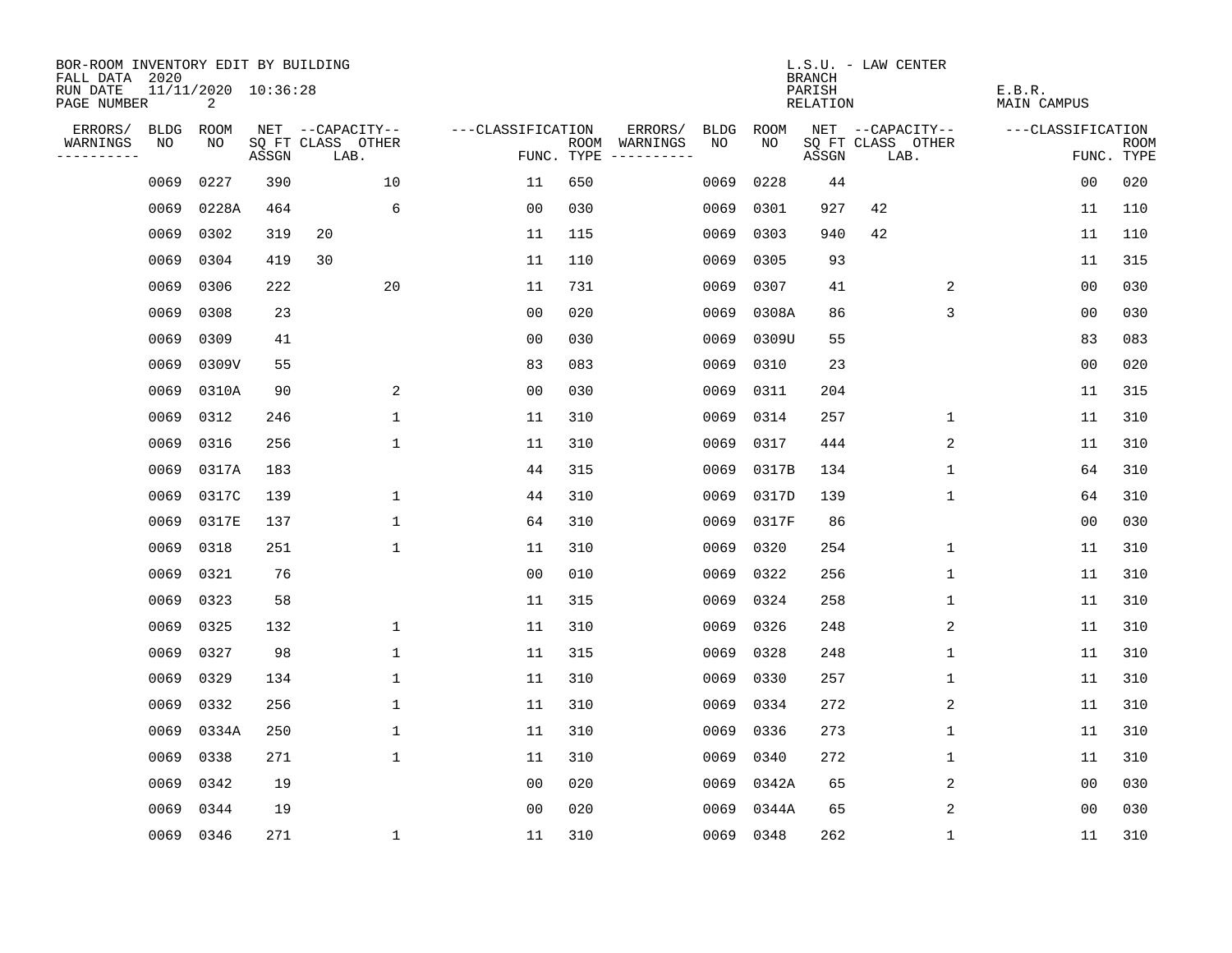| BOR-ROOM INVENTORY EDIT BY BUILDING<br>FALL DATA 2020 |             |                          |       |                           |                   |                    |                         |             |            | <b>BRANCH</b>             | L.S.U. - LAW CENTER       |                              |                           |
|-------------------------------------------------------|-------------|--------------------------|-------|---------------------------|-------------------|--------------------|-------------------------|-------------|------------|---------------------------|---------------------------|------------------------------|---------------------------|
| RUN DATE<br>PAGE NUMBER                               |             | 11/11/2020 10:36:28<br>3 |       |                           |                   |                    |                         |             |            | PARISH<br><b>RELATION</b> |                           | E.B.R.<br><b>MAIN CAMPUS</b> |                           |
| ERRORS/                                               | <b>BLDG</b> | ROOM                     |       | NET --CAPACITY--          | ---CLASSIFICATION |                    | ERRORS/                 | <b>BLDG</b> | ROOM       |                           | NET --CAPACITY--          | ---CLASSIFICATION            |                           |
| WARNINGS<br>----------                                | NO          | NO                       | ASSGN | SQ FT CLASS OTHER<br>LAB. |                   | ROOM<br>FUNC. TYPE | WARNINGS<br>----------- | NO          | NO         | ASSGN                     | SQ FT CLASS OTHER<br>LAB. |                              | <b>ROOM</b><br>FUNC. TYPE |
|                                                       | 0069        | 0350                     | 267   | $\mathbf{1}$              | 11                | 310                |                         | 0069        | 0352       | 68                        |                           | 11                           | 655                       |
|                                                       | 0069        | 0400                     | 717   | $\mathsf{3}$              | 11                | 310                |                         | 0069        | 0400A      | 111                       | 1                         | 46                           | 310                       |
|                                                       | 0069        | 0400C                    | 145   |                           | 46                | 315                |                         | 0069        | 0400D      | 219                       |                           | 46                           | 315                       |
|                                                       | 0069        | 0400E                    | 252   | 1                         | 11                | 310                |                         | 0069        | 0400F      | 200                       | $\mathbf 1$               | 46                           | 310                       |
|                                                       | 0069        | 0400H                    | 357   | $\mathbf 1$               | 46                | 325                |                         | 0069        | 0400J      | 397                       | 6                         | 11                           | 350                       |
|                                                       | 0069        | 0400K                    | 162   | $\mathbf 1$               | 46                | 310                |                         | 0069        | 0400L      | 200                       | 1                         | 46                           | 310                       |
|                                                       | 0069        | 0400M                    | 147   | $\mathbf{1}$              | 46                | 310                |                         | 0069        | 0400N      | 172                       | $\mathbf{1}$              | 46                           | 310                       |
|                                                       | 0069        | 0400P                    | 43    | 2                         | 0 <sub>0</sub>    | 030                |                         | 0069        | 0400R      | 43                        | 2                         | 0 <sub>0</sub>               | 030                       |
|                                                       | 0069        | 0400S                    | 6     |                           | 11                | 315                |                         | 0069        | 0400T      | 84                        | 4                         | 11                           | 315                       |
|                                                       | 0069        | 0401                     | 33    |                           | 11                | 315                |                         | 0069        | 0403       | 30                        |                           | 0 <sub>0</sub>               | 030                       |
|                                                       | 0069        | 0405                     | 43    | 2                         | 0 <sub>0</sub>    | 030                |                         | 0069        | 0407       | 43                        | 2                         | 0 <sub>0</sub>               | 030                       |
|                                                       | 0069        | 0410                     | 200   | 2                         | 46                | 310                |                         | 0069        | 0411       | 156                       | 2                         | 46                           | 310                       |
|                                                       | 0069        | 0412                     | 205   | $\mathbf 1$               | 46                | 310                |                         | 0069        | 0413       | 158                       | $\mathbf 1$               | 46                           | 310                       |
|                                                       | 0069        | 0414                     | 205   | 1                         | 46                | 310                |                         | 0069        | 0415       | 159                       | 1                         | 46                           | 310                       |
|                                                       | 0069        | 0416                     | 196   | 1                         | 46                | 310                |                         | 0069        | 0417       | 157                       | 1                         | 46                           | 310                       |
|                                                       | 0069        | 0418                     | 253   | 1                         | 46                | 310                |                         | 0069        | 0419       | 213                       |                           | 11                           | 315                       |
|                                                       | 0069        | 0420                     | 253   | 1                         | 11                | 310                |                         | 0069        | 0421       | 83                        |                           | 0 <sub>0</sub>               | 010                       |
|                                                       | 0069        | 0422                     | 256   | 1                         | 11                | 310                |                         | 0069        | 0423       | 62                        |                           | 11                           | 315                       |
|                                                       | 0069        | 0424                     | 258   | 1                         | 11                | 310                |                         | 0069        | 0425       | 1108                      |                           | 0 <sub>0</sub>               | 030                       |
|                                                       | 0069        | 0426                     | 248   | 1                         | 11                | 310                |                         | 0069        | 0427       | 155                       | 1                         | 11                           | 310                       |
|                                                       | 0069        | 0428                     | 248   | 1                         | 11                | 310                |                         | 0069        | 0429       | 115                       | 3                         | 11                           | 315                       |
|                                                       | 0069        | 0430                     | 258   | $\mathbf 1$               | 11                | 310                |                         | 0069        | 0431       | 155                       | $\mathbf 1$               | 11                           | 310                       |
|                                                       | 0069        | 0432                     | 256   | 1                         | 11                | 310                |                         | 0069        | 0434       | 271                       | 1                         | 46                           | 310                       |
|                                                       | 0069        | 0434A                    | 256   | $\mathbf 1$               | 46                | 310                |                         | 0069        | 0436       | 271                       | $\mathbf 1$               | 11                           | 310                       |
|                                                       | 0069        | 0438                     | 271   | $\mathbf{1}$              | 11                | 310                |                         | 0069        | 0440       | 272                       | 1                         | 11                           | 310                       |
|                                                       | 0069        | 0442                     | 19    |                           | 0 <sub>0</sub>    | 020                |                         |             | 0069 0442A | 65                        | $\sqrt{2}$                | 00                           | 030                       |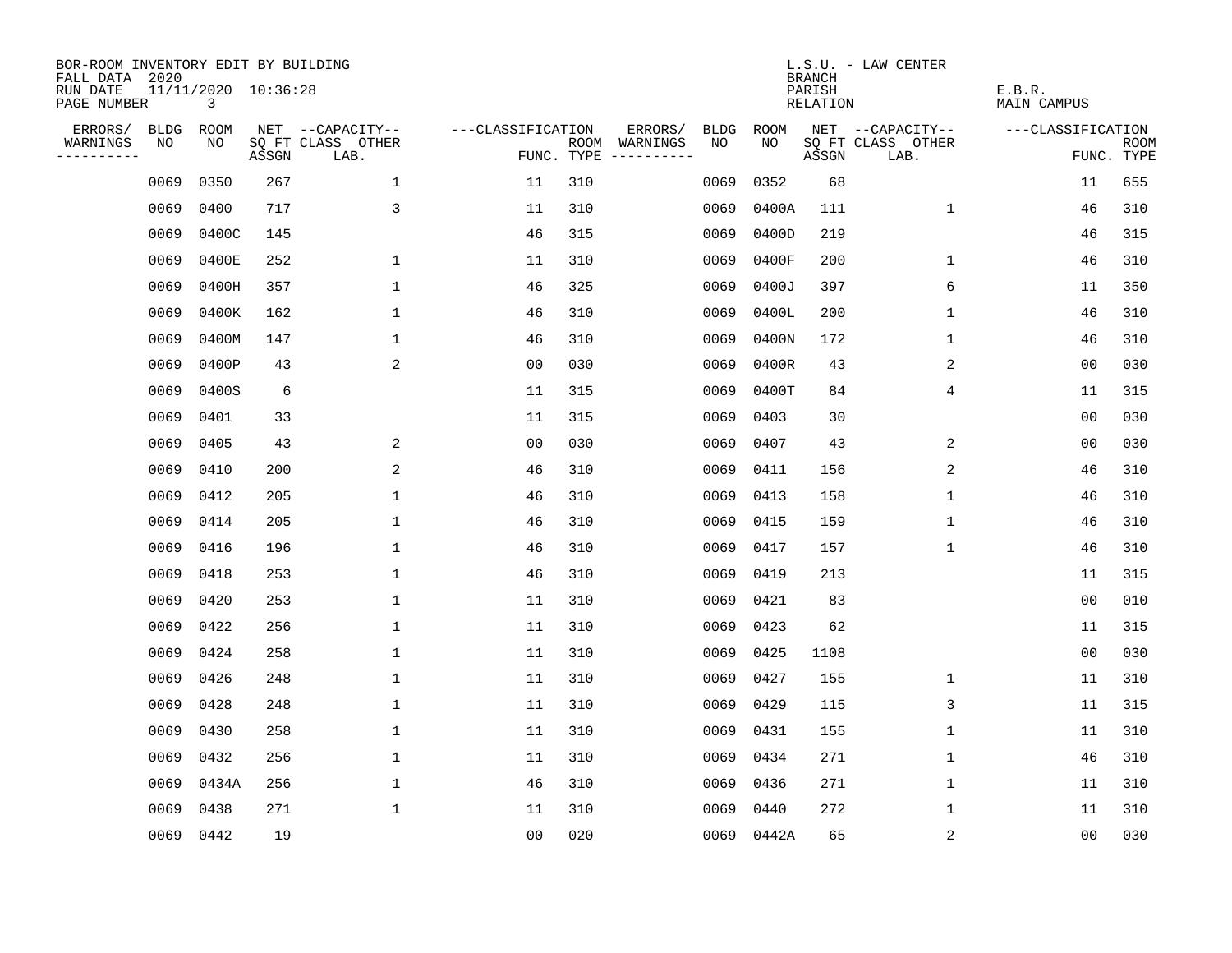| BOR-ROOM INVENTORY EDIT BY BUILDING<br>FALL DATA 2020 |             |                                       |       |                           |                   |     |                                      |             |             | <b>BRANCH</b>             | L.S.U. - LAW CENTER       |                              |                           |
|-------------------------------------------------------|-------------|---------------------------------------|-------|---------------------------|-------------------|-----|--------------------------------------|-------------|-------------|---------------------------|---------------------------|------------------------------|---------------------------|
| RUN DATE<br>PAGE NUMBER                               |             | 11/11/2020 10:36:28<br>$\overline{4}$ |       |                           |                   |     |                                      |             |             | PARISH<br><b>RELATION</b> |                           | E.B.R.<br><b>MAIN CAMPUS</b> |                           |
| ERRORS/                                               | <b>BLDG</b> | ROOM                                  |       | NET --CAPACITY--          | ---CLASSIFICATION |     | ERRORS/                              | <b>BLDG</b> | ROOM        |                           | NET --CAPACITY--          | ---CLASSIFICATION            |                           |
| WARNINGS<br>----------                                | NO          | NO                                    | ASSGN | SQ FT CLASS OTHER<br>LAB. |                   |     | ROOM WARNINGS<br>FUNC. TYPE $------$ | NO          | NO          | ASSGN                     | SQ FT CLASS OTHER<br>LAB. |                              | <b>ROOM</b><br>FUNC. TYPE |
|                                                       | 0069        | 0444                                  | 19    |                           | 00                | 020 |                                      | 0069        | 0444A       | 65                        | 2                         | 0 <sub>0</sub>               | 030                       |
|                                                       |             | 0069 0446                             | 271   | $\mathbf 1$               | 11                | 310 |                                      |             | 0069 0448   | 261                       | 1                         | 11                           | 310                       |
|                                                       |             | 0069 0450                             | 266   | $\mathbf 1$               | 11                | 310 |                                      |             | 0069 C0004  | 150                       |                           | 0 <sub>0</sub>               | 020                       |
|                                                       |             | 0069 C0006                            | 218   |                           | 0 <sub>0</sub>    | 020 |                                      |             | 0069 C0007  | 472                       |                           | 00                           | 020                       |
|                                                       |             | 0069 C0010                            | 150   |                           | 0 <sub>0</sub>    | 020 |                                      |             | 0069 C0011  | 82                        |                           | 00                           | 020                       |
|                                                       |             | 0069 C0100                            | 647   |                           | 0 <sub>0</sub>    | 020 |                                      |             | 0069 C0100A | 345                       |                           | 0 <sub>0</sub>               | 020                       |
|                                                       |             | 0069 C0100B                           | 154   |                           | 0 <sub>0</sub>    | 020 |                                      |             | 0069 C0101  | 479                       |                           | 0 <sub>0</sub>               | 020                       |
|                                                       |             | 0069 C0102                            | 435   |                           | 0 <sub>0</sub>    | 020 |                                      |             | 0069 C0103  | 603                       |                           | 0 <sub>0</sub>               | 020                       |
|                                                       |             | 0069 C0104                            | 142   |                           | 0 <sub>0</sub>    | 020 |                                      |             | 0069 C0107  | 186                       |                           | 0 <sub>0</sub>               | 020                       |
|                                                       |             | 0069 C0108                            | 243   |                           | 00                | 020 |                                      |             | 0069 C0110  | 195                       |                           | 00                           | 020                       |
|                                                       |             | 0069 C0114                            | 214   |                           | 0 <sub>0</sub>    | 020 |                                      |             | 0069 C0115  | 202                       |                           | 0 <sub>0</sub>               | 020                       |
|                                                       |             | 0069 C0120                            | 74    |                           | 0 <sub>0</sub>    | 020 |                                      |             | 0069 C0125  | 54                        |                           | 0 <sub>0</sub>               | 020                       |
|                                                       |             | 0069 C0127                            | 5427  |                           | 0 <sub>0</sub>    | 020 |                                      |             | 0069 C0127A | 141                       |                           | 0 <sub>0</sub>               | 020                       |
|                                                       |             | 0069 C0127B                           | 393   |                           | 0 <sub>0</sub>    | 020 |                                      |             | 0069 C0140  | 475                       |                           | 0 <sub>0</sub>               | 020                       |
|                                                       |             | 0069 C0150                            | 465   |                           | 0 <sub>0</sub>    | 020 |                                      |             | 0069 C0200  | 712                       |                           | 0 <sub>0</sub>               | 020                       |
|                                                       |             | 0069 C0201                            | 1342  |                           | 0 <sub>0</sub>    | 020 |                                      |             | 0069 C0202  | 879                       |                           | 0 <sub>0</sub>               | 020                       |
|                                                       |             | 0069 C0203                            | 728   |                           | 0 <sub>0</sub>    | 020 |                                      |             | 0069 C0204  | 231                       |                           | 0 <sub>0</sub>               | 020                       |
|                                                       |             | 0069 C0207                            | 149   |                           | 0 <sub>0</sub>    | 020 |                                      |             | 0069 C0208  | 220                       |                           | 0 <sub>0</sub>               | 020                       |
|                                                       |             | 0069 C0210                            | 617   |                           | 0 <sub>0</sub>    | 020 |                                      |             | 0069 C0210A | 617                       |                           | 0 <sub>0</sub>               | 020                       |
|                                                       |             | 0069 C0210B                           | 112   |                           | 0 <sub>0</sub>    | 020 |                                      |             | 0069 C0227  | 389                       |                           | 0 <sub>0</sub>               | 020                       |
|                                                       |             | 0069 C0230                            | 353   |                           | 0 <sub>0</sub>    | 020 |                                      |             | 0069 C0235  | 2180                      |                           | 00                           | 020                       |
|                                                       |             | 0069 C0303                            | 648   |                           | 0 <sub>0</sub>    | 020 |                                      |             | 0069 C0306  | 435                       |                           | 0 <sub>0</sub>               | 020                       |
|                                                       |             | 0069 C0306A                           | 354   |                           | 0 <sub>0</sub>    | 020 |                                      |             | 0069 C0307  | 876                       |                           | 0 <sub>0</sub>               | 020                       |
|                                                       |             | 0069 C0311                            | 85    |                           | 0 <sub>0</sub>    | 020 |                                      |             | 0069 C0316  | 504                       |                           | 0 <sub>0</sub>               | 020                       |
|                                                       |             | 0069 C0327                            | 1730  |                           | 0 <sub>0</sub>    | 020 |                                      |             | 0069 C0335  | 476                       |                           | 0 <sub>0</sub>               | 020                       |
|                                                       |             | 0069 C0406                            | 1076  |                           | 0 <sub>0</sub>    | 020 |                                      |             | 0069 C0406A | 48                        |                           | 0 <sub>0</sub>               | 020                       |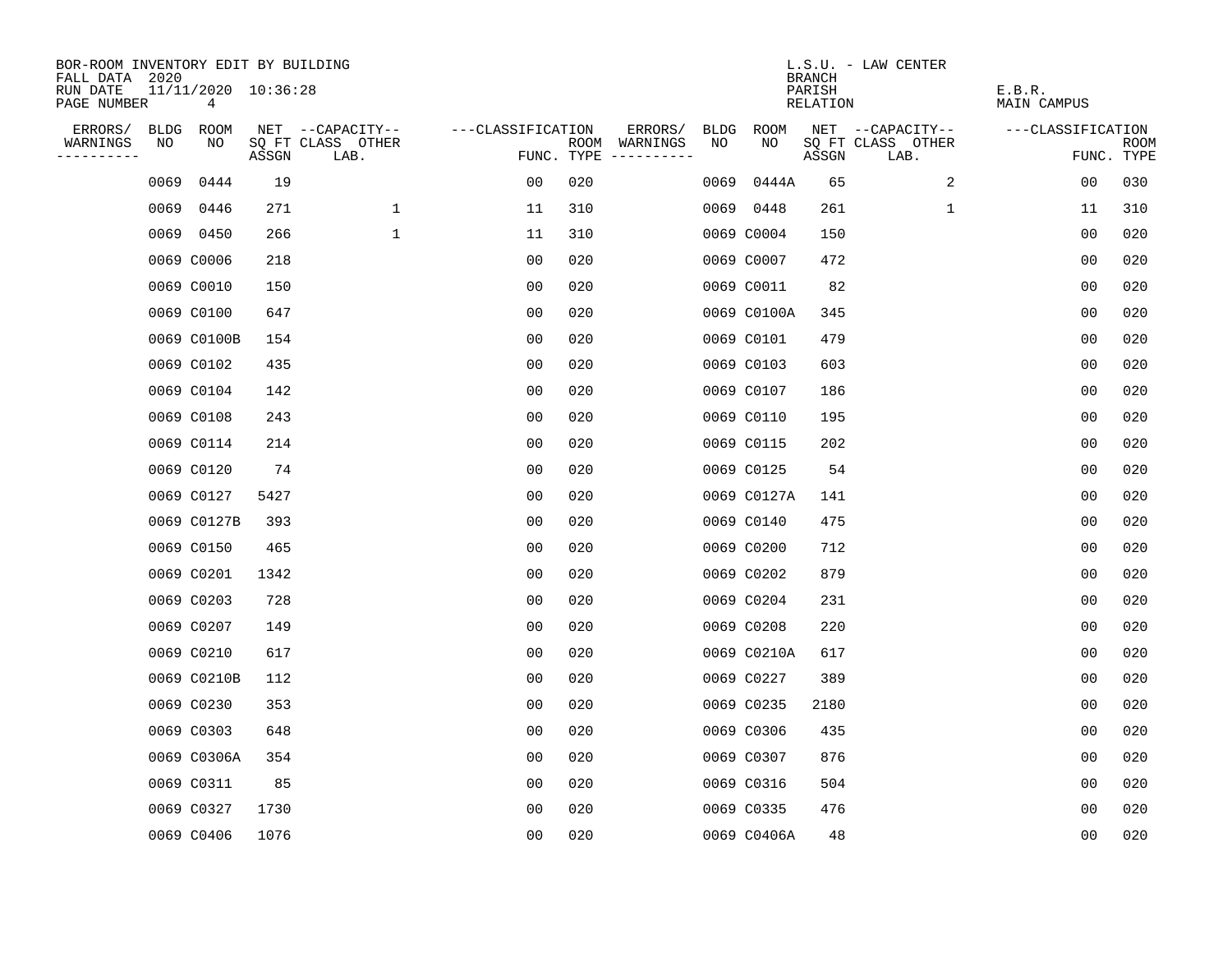| BOR-ROOM INVENTORY EDIT BY BUILDING<br>FALL DATA 2020 |    |                          |       |                           |                   |     |                                      |      |             | <b>BRANCH</b>      | L.S.U. - LAW CENTER       |                       |                           |
|-------------------------------------------------------|----|--------------------------|-------|---------------------------|-------------------|-----|--------------------------------------|------|-------------|--------------------|---------------------------|-----------------------|---------------------------|
| RUN DATE<br>PAGE NUMBER                               |    | 11/11/2020 10:36:28<br>5 |       |                           |                   |     |                                      |      |             | PARISH<br>RELATION |                           | E.B.R.<br>MAIN CAMPUS |                           |
| ERRORS/                                               |    | BLDG ROOM                |       | NET --CAPACITY--          | ---CLASSIFICATION |     | ERRORS/                              | BLDG | ROOM        |                    | NET --CAPACITY--          | ---CLASSIFICATION     |                           |
| WARNINGS<br>----------                                | NO | NO                       | ASSGN | SQ FT CLASS OTHER<br>LAB. |                   |     | ROOM WARNINGS<br>FUNC. TYPE $------$ | NO   | NO          | ASSGN              | SQ FT CLASS OTHER<br>LAB. |                       | <b>ROOM</b><br>FUNC. TYPE |
|                                                       |    | 0069 C0407               | 326   |                           | 0 <sub>0</sub>    | 020 |                                      |      | 0069 C0416  | 451                |                           | 0 <sub>0</sub>        | 020                       |
|                                                       |    | 0069 C0427               | 753   |                           | 0 <sub>0</sub>    | 020 |                                      |      | 0069 C0427A | 682                |                           | 0 <sub>0</sub>        | 020                       |
|                                                       |    | 0069 C0427B              | 960   |                           | 0 <sub>0</sub>    | 020 |                                      |      | 0069 C0430  | 468                |                           | 0 <sub>0</sub>        | 020                       |
|                                                       |    | 0069 C0504               | 302   |                           | 00                | 020 |                                      |      | 0069 C0504A | 94                 |                           | 00                    | 020                       |
|                                                       |    | 0069 C0506               | 905   |                           | 00                | 020 |                                      |      | 0069 C0508  | 191                |                           | 00                    | 020                       |
|                                                       |    | 0069 C0508A              | 128   |                           | 0 <sub>0</sub>    | 020 |                                      |      | 0069 C0510  | 249                |                           | 0 <sub>0</sub>        | 020                       |
|                                                       |    | 0069 C0510A              | 312   |                           | 0 <sub>0</sub>    | 020 |                                      |      | 0069 E0001  | 59                 |                           | 0 <sub>0</sub>        | 020                       |
|                                                       |    | 0069 E0100               | 56    |                           | 0 <sub>0</sub>    | 020 |                                      |      | 0069 E0101  | 47                 |                           | 00                    | 020                       |
|                                                       |    | 0069 E0102               | 12    |                           | 0 <sub>0</sub>    | 020 |                                      |      | 0069 E0103  | 57                 |                           | 0 <sub>0</sub>        | 020                       |
|                                                       |    | 0069 E0104               | 58    |                           | 0 <sub>0</sub>    | 020 |                                      |      | 0069 E0105  | 61                 |                           | 0 <sub>0</sub>        | 020                       |
|                                                       |    | 0069 E0200               | 56    |                           | 00                | 020 |                                      |      | 0069 E0201  | 47                 |                           | 0 <sub>0</sub>        | 020                       |
|                                                       |    | 0069 E0202               | 12    |                           | 0 <sub>0</sub>    | 020 |                                      |      | 0069 E0203  | 57                 |                           | 0 <sub>0</sub>        | 020                       |
|                                                       |    | 0069 E0204               | 58    |                           | 0 <sub>0</sub>    | 020 |                                      |      | 0069 E0205  | 61                 |                           | 0 <sub>0</sub>        | 020                       |
|                                                       |    | 0069 E0300               | 56    |                           | 0 <sub>0</sub>    | 020 |                                      |      | 0069 E0301  | 47                 |                           | 0 <sub>0</sub>        | 020                       |
|                                                       |    | 0069 E0303               | 57    |                           | 00                | 020 |                                      |      | 0069 E0304  | 58                 |                           | 00                    | 020                       |
|                                                       |    | 0069 E0305               | 61    |                           | 00                | 020 |                                      |      | 0069 E0401  | 47                 |                           | 0 <sub>0</sub>        | 020                       |
|                                                       |    | 0069 E0402               | 12    |                           | 0 <sub>0</sub>    | 020 |                                      |      | 0069 E0403  | 57                 |                           | 0 <sub>0</sub>        | 020                       |
|                                                       |    | 0069 E0404               | 58    |                           | 0 <sub>0</sub>    | 020 |                                      |      | 0069 E0405  | 61                 |                           | 0 <sub>0</sub>        | 020                       |
|                                                       |    | 0069 E0500               | 56    |                           | 0 <sub>0</sub>    | 020 |                                      |      | 0069 E0501  | 47                 |                           | 0 <sub>0</sub>        | 020                       |
|                                                       |    | 0069 E0502               | 12    |                           | 0 <sub>0</sub>    | 020 |                                      |      | 0069 L0100  | 2433               | 385                       | 41                    | 410                       |
|                                                       |    | 0069 L0101               | 129   | $\mathbf 1$               | 41                | 310 |                                      |      | 0069 L0102  | 125                | 1                         | 41                    | 310                       |
|                                                       |    | 0069 L0103               | 110   | $\mathbf 1$               | 41                | 310 |                                      |      | 0069 L0104  | 125                | 1                         | 41                    | 310                       |
|                                                       |    | 0069 L0105               | 1060  |                           | 41                | 455 |                                      |      | 0069 L0105A | 96                 |                           | 41                    | 455                       |
|                                                       |    | 0069 L0107               | 570   |                           | 41                | 455 |                                      |      | 0069 L0109  | 130                | 1                         | 41                    | 310                       |
|                                                       |    | 0069 L0109A              | 160   |                           | 41                | 315 |                                      |      | 0069 L0110  | 131                | 1                         | 41                    | 310                       |
|                                                       |    | 0069 L0111               | 605   | 15                        | 41                | 210 |                                      |      | 0069 L0112  | 195                | 1                         | 41                    | 350                       |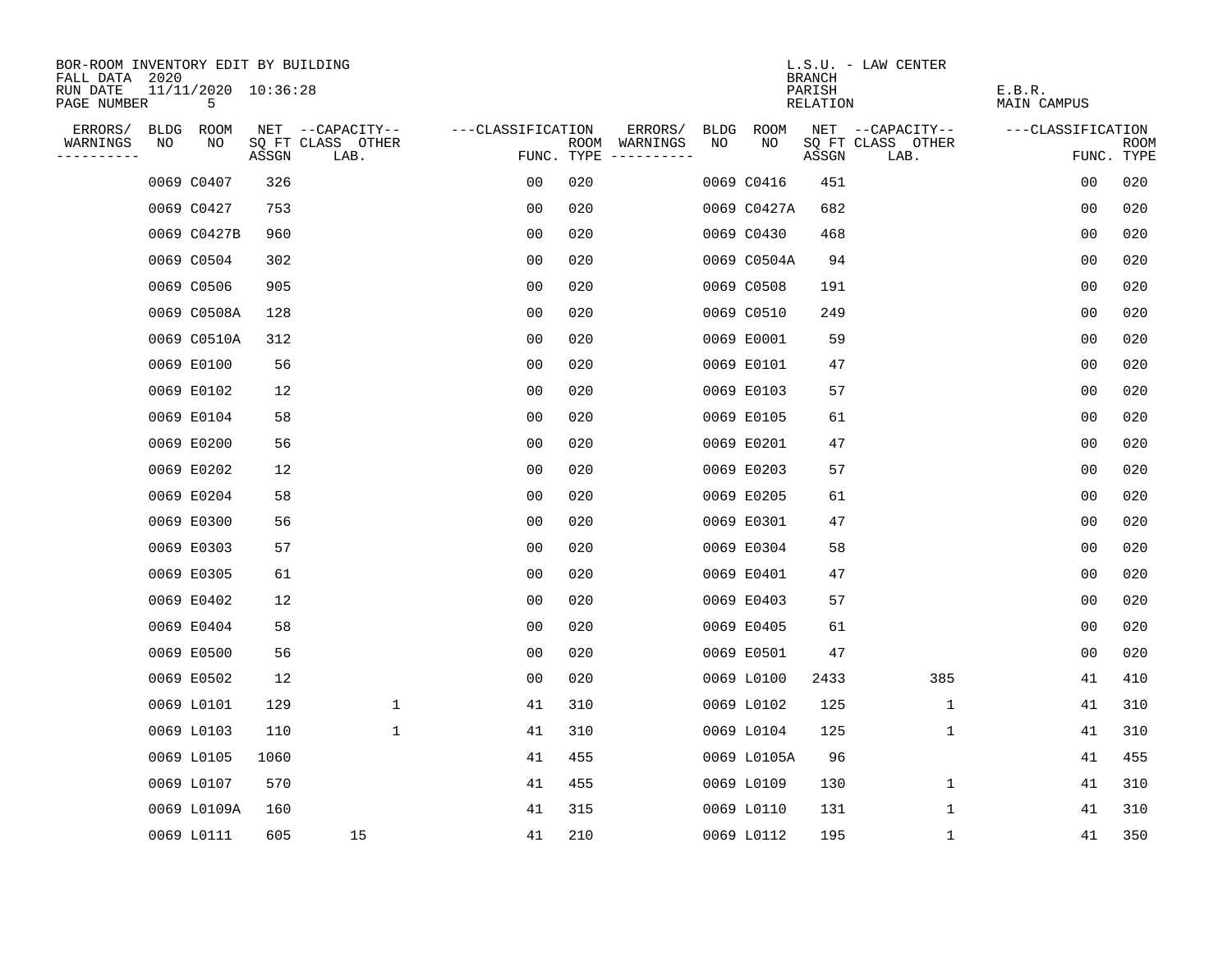| BOR-ROOM INVENTORY EDIT BY BUILDING<br>FALL DATA 2020 |    |                          |       |                           |                   |     |                                      |      |             | <b>BRANCH</b>      | L.S.U. - LAW CENTER       |                       |                           |
|-------------------------------------------------------|----|--------------------------|-------|---------------------------|-------------------|-----|--------------------------------------|------|-------------|--------------------|---------------------------|-----------------------|---------------------------|
| RUN DATE<br>PAGE NUMBER                               |    | 11/11/2020 10:36:28<br>6 |       |                           |                   |     |                                      |      |             | PARISH<br>RELATION |                           | E.B.R.<br>MAIN CAMPUS |                           |
| ERRORS/                                               |    | BLDG ROOM                |       | NET --CAPACITY--          | ---CLASSIFICATION |     | ERRORS/                              | BLDG | ROOM        |                    | NET --CAPACITY--          | ---CLASSIFICATION     |                           |
| WARNINGS<br>- - - - - - - - - -                       | NO | NO                       | ASSGN | SQ FT CLASS OTHER<br>LAB. |                   |     | ROOM WARNINGS<br>FUNC. TYPE $------$ | NO.  | NO.         | ASSGN              | SQ FT CLASS OTHER<br>LAB. |                       | <b>ROOM</b><br>FUNC. TYPE |
|                                                       |    | 0069 L0114               | 224   | $\mathbf 1$               | 41                | 310 |                                      |      | 0069 L0116  | 267                | $\mathbf{1}$              | 41                    | 310                       |
|                                                       |    | 0069 L0120               | 115   | $\mathbf 1$               | 41                | 310 |                                      |      | 0069 L0121  | 37                 |                           | 41                    | 455                       |
|                                                       |    | 0069 L0122               | 219   | $\mathbf{1}$              | 41                | 310 |                                      |      | 0069 L0123  | 96                 |                           | 41                    | 315                       |
|                                                       |    | 0069 L0124               | 159   | 1                         | 41                | 310 |                                      |      | 0069 L0125  | 1295               |                           | 41                    | 315                       |
|                                                       |    | 0069 L0126               | 121   | $\mathbf 1$               | 41                | 310 |                                      |      | 0069 L0127  | 36                 |                           | 0 <sub>0</sub>        | 030                       |
|                                                       |    | 0069 L0128               | 112   | $\mathbf 1$               | 41                | 310 |                                      |      | 0069 L0129  | 63                 | 2                         | 0 <sub>0</sub>        | 030                       |
|                                                       |    | 0069 L0130               | 146   | $\mathbf 1$               | 41                | 310 |                                      |      | 0069 L0131  | 42                 | 2                         | 0 <sub>0</sub>        | 030                       |
|                                                       |    | 0069 L0132               | 142   | $\mathbf{1}$              | 41                | 310 |                                      |      | 0069 L0133  | 76                 |                           | 41                    | 455                       |
|                                                       |    | 0069 L0134               | 204   |                           | 41                | 315 |                                      |      | 0069 L0200  | 8024               | 200                       | 41                    | 410                       |
|                                                       |    | 0069 L0201               | 131   |                           | 41                | 731 |                                      |      | 0069 L0203  | 31                 |                           | 0 <sub>0</sub>        | 020                       |
|                                                       |    | 0069 L0203A              | 130   | 2                         | 0 <sub>0</sub>    | 030 |                                      |      | 0069 L0204M | 1549               |                           | 0 <sub>0</sub>        | 030                       |
|                                                       |    | 0069 L0204N              | 167   |                           | 0 <sub>0</sub>    | 030 |                                      |      | 0069 L0205  | 31                 |                           | 0 <sub>0</sub>        | 020                       |
|                                                       |    | 0069 L0205A              | 130   | 2                         | 0 <sub>0</sub>    | 030 |                                      |      | 0069 L0206  | 164                | 10                        | 41                    | 410                       |
|                                                       |    | 0069 L0300 13469         |       | 330                       | 41                | 410 |                                      |      | 0069 L0300M | 1693               |                           | 0 <sub>0</sub>        | 030                       |
|                                                       |    | 0069 L0301               | 202   | $\mathbf{1}$              | 41                | 310 | 9                                    |      | 0069 L0303  | 126                | $\mathbf{1}$              | 41                    | 410                       |
| 9                                                     |    | 0069 L0305               | 205   | 1                         | 41                | 410 |                                      |      | 0069 L0306  | 23                 |                           | 00                    | 020                       |
|                                                       |    | 0069 L0306A              | 90    | 2                         | 0 <sub>0</sub>    | 030 | 9                                    |      | 0069 L0307  | 218                | 4                         | 41                    | 410                       |
|                                                       |    | 0069 L0308               | 23    |                           | 0 <sub>0</sub>    | 020 |                                      |      | 0069 L0308A | 90                 | 2                         | 0 <sub>0</sub>        | 030                       |
|                                                       |    | 0069 L0309               | 39    | $\mathbf 1$               | 0 <sub>0</sub>    | 030 |                                      |      | 0069 L0312  | 282                |                           | 41                    | 730                       |
| 9                                                     |    | 0069 L0400               | 12718 | 212                       | 41                | 410 |                                      |      | 0069 L0401  | 158                | $\mathbf 1$               | 41                    | 310                       |
|                                                       |    | 0069 L0402               | 108   | 1                         | 41                | 310 |                                      |      | 0069 L0403  | 555                |                           | 41                    | 730                       |
| 9                                                     |    | 0069 L0405               | 246   | $\mathbf{1}$              | 41                | 410 |                                      |      | 0069 L0405A | 44                 |                           | 41                    | 685                       |
|                                                       |    | 0069 L0407               | 21    |                           | 0 <sub>0</sub>    | 020 |                                      |      | 0069 L0407A | 100                | 4                         | 0 <sub>0</sub>        | 030                       |
|                                                       |    | 0069 L0409               | 25    |                           | 0 <sub>0</sub>    | 020 |                                      |      | 0069 L0409A | 97                 | 2                         | 00                    | 030                       |
|                                                       |    | 0069 L0410               | 45    |                           | 0 <sub>0</sub>    | 030 |                                      |      | 0069 S0001  | 67                 |                           | 0 <sub>0</sub>        | 020                       |
|                                                       |    | 0069 S0002               | 65    |                           | 0 <sub>0</sub>    | 020 |                                      |      | 0069 S0003  | 104                |                           | 0 <sub>0</sub>        | 020                       |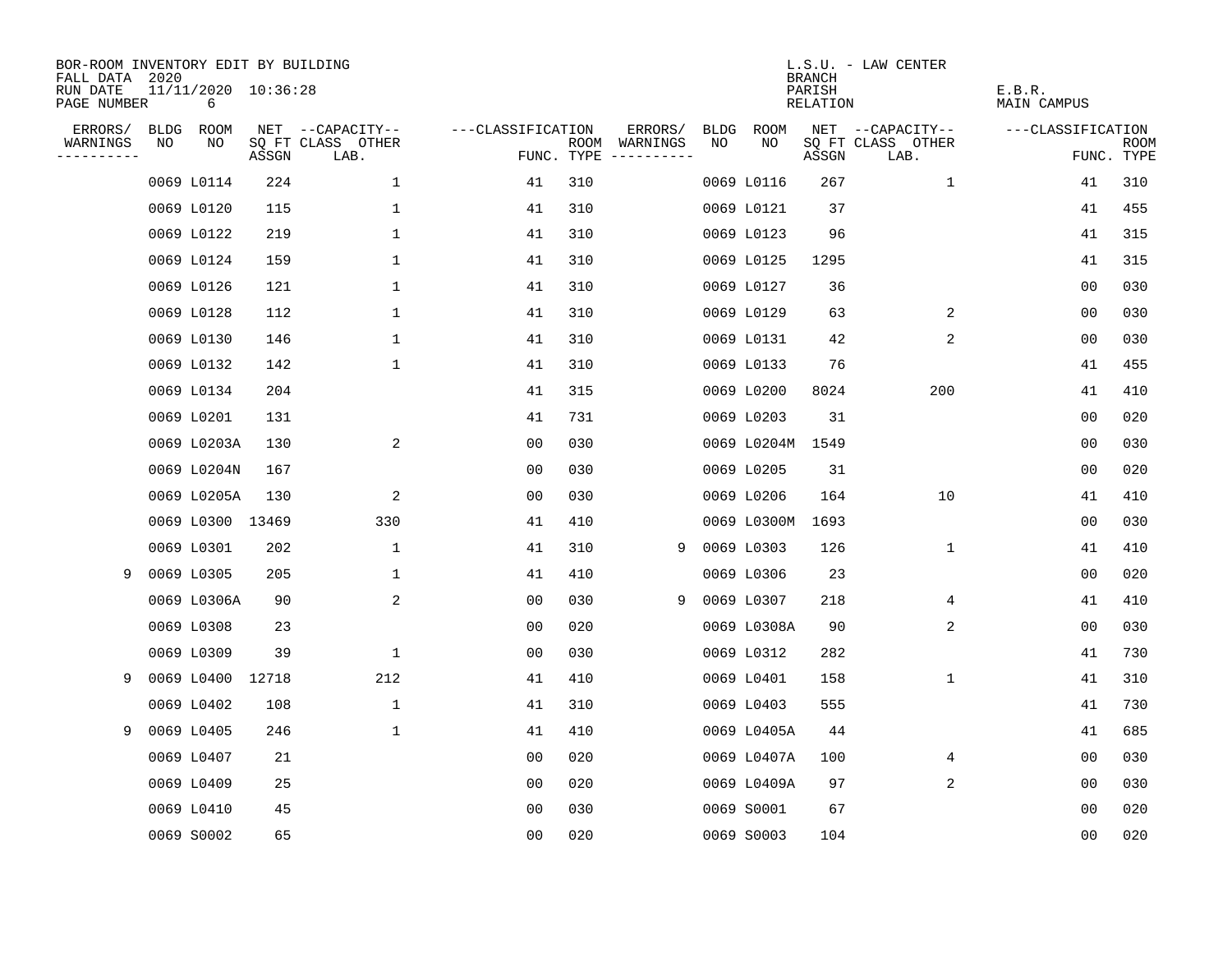| BOR-ROOM INVENTORY EDIT BY BUILDING       |    |                          |       |                           |                   |     |                                      |             |             | <b>BRANCH</b>             | L.S.U. - LAW CENTER       |                              |                           |
|-------------------------------------------|----|--------------------------|-------|---------------------------|-------------------|-----|--------------------------------------|-------------|-------------|---------------------------|---------------------------|------------------------------|---------------------------|
| FALL DATA 2020<br>RUN DATE<br>PAGE NUMBER |    | 11/11/2020 10:36:28<br>7 |       |                           |                   |     |                                      |             |             | PARISH<br><b>RELATION</b> |                           | E.B.R.<br><b>MAIN CAMPUS</b> |                           |
| ERRORS/                                   |    | BLDG ROOM                |       | NET --CAPACITY--          | ---CLASSIFICATION |     | ERRORS/                              | <b>BLDG</b> | <b>ROOM</b> |                           | NET --CAPACITY--          | ---CLASSIFICATION            |                           |
| WARNINGS<br>----------                    | NO | NO                       | ASSGN | SQ FT CLASS OTHER<br>LAB. |                   |     | ROOM WARNINGS<br>FUNC. TYPE $------$ | NO          | NO          | ASSGN                     | SQ FT CLASS OTHER<br>LAB. |                              | <b>ROOM</b><br>FUNC. TYPE |
|                                           |    | 0069 S0004               | 70    |                           | 00                | 020 |                                      |             | 0069 S0100  | 149                       |                           | 0 <sub>0</sub>               | 020                       |
|                                           |    | 0069 S0101               | 67    |                           | 0 <sub>0</sub>    | 020 |                                      |             | 0069 S0102  | 146                       |                           | 0 <sub>0</sub>               | 020                       |
|                                           |    | 0069 S0103               | 146   |                           | 0 <sub>0</sub>    | 020 |                                      |             | 0069 S0104  | 73                        |                           | 0 <sub>0</sub>               | 020                       |
|                                           |    | 0069 S0108               | 192   |                           | 0 <sub>0</sub>    | 020 |                                      |             | 0069 S0109  | 192                       |                           | 0 <sub>0</sub>               | 020                       |
|                                           |    | 0069 S0110               | 86    |                           | 0 <sub>0</sub>    | 020 |                                      |             | 0069 S0111  | 215                       |                           | 00                           | 020                       |
|                                           |    | 0069 S0112               | 192   |                           | 00                | 020 |                                      |             | 0069 S0114  | 150                       |                           | 0 <sub>0</sub>               | 020                       |
|                                           |    | 0069 S0115               | 206   |                           | 0 <sub>0</sub>    | 020 |                                      |             | 0069 S0200  | 235                       |                           | 0 <sub>0</sub>               | 020                       |
|                                           |    | 0069 S0202               | 128   |                           | 0 <sub>0</sub>    | 020 |                                      |             | 0069 S0203  | 105                       |                           | 0 <sub>0</sub>               | 020                       |
|                                           |    | 0069 S0208               | 190   |                           | 0 <sub>0</sub>    | 020 |                                      |             | 0069 S0209  | 204                       |                           | 0 <sub>0</sub>               | 020                       |
|                                           |    | 0069 S0211               | 215   |                           | 0 <sub>0</sub>    | 020 |                                      |             | 0069 S0212  | 289                       |                           | 0 <sub>0</sub>               | 020                       |
|                                           |    | 0069 S0214               | 153   |                           | 00                | 020 |                                      |             | 0069 S0215  | 232                       |                           | 0 <sub>0</sub>               | 020                       |
|                                           |    | 0069 S0300               | 216   |                           | 0 <sub>0</sub>    | 020 |                                      |             | 0069 S0302  | 135                       |                           | 0 <sub>0</sub>               | 020                       |
|                                           |    | 0069 S0305               | 62    |                           | 0 <sub>0</sub>    | 020 |                                      |             | 0069 S0308  | 153                       |                           | 0 <sub>0</sub>               | 020                       |
|                                           |    | 0069 S0309               | 154   |                           | 0 <sub>0</sub>    | 020 |                                      |             | 0069 S0314  | 153                       |                           | 0 <sub>0</sub>               | 020                       |
|                                           |    | 0069 S0315               | 159   |                           | 0 <sub>0</sub>    | 020 |                                      |             | 0069 S0402  | 128                       |                           | 0 <sub>0</sub>               | 020                       |
|                                           |    | 0069 S0403               | 105   |                           | 0 <sub>0</sub>    | 020 |                                      |             | 0069 S0408  | 193                       |                           | 0 <sub>0</sub>               | 020                       |
|                                           |    | 0069 S0409               | 154   |                           | 0 <sub>0</sub>    | 020 |                                      |             | 0069 S0410  | 175                       |                           | 0 <sub>0</sub>               | 020                       |
|                                           |    | 0069 S0414               | 175   |                           | 0 <sub>0</sub>    | 020 |                                      |             | 0069 S0415  | 198                       |                           | 0 <sub>0</sub>               | 020                       |
|                                           |    | 0069 S0500               | 202   |                           | 0 <sub>0</sub>    | 020 |                                      |             | 0069 S0502  | 128                       |                           | 0 <sub>0</sub>               | 020                       |
|                                           |    | 0069 S0503               | 105   |                           | 0 <sub>0</sub>    | 020 |                                      |             | 0069 S0508  | 153                       |                           | 0 <sub>0</sub>               | 020                       |
|                                           |    | 0069 S0510               | 204   |                           | 0 <sub>0</sub>    | 020 |                                      |             | 0069 T0050  | 88                        |                           | 0 <sub>0</sub>               | 010                       |
|                                           |    | 0069 T0053M              | 56    |                           | 0 <sub>0</sub>    | 030 |                                      |             | 0069 T0054M | 114                       |                           | 0 <sub>0</sub>               | 030                       |
|                                           |    | 0069 T0055               | 99    | $\mathbf 1$               | 11                | 310 |                                      |             | 0069 T0056  | 153                       | 1                         | 11                           | 310                       |
|                                           |    | 0069 T0057               | 103   | $\mathbf 1$               | 11                | 310 |                                      |             | 0069 T0058  | 403                       | $\mathbf 1$               | 11                           | 310                       |
|                                           |    | 0069 T0059               | 157   | $\mathbf{1}$              | 11                | 310 |                                      |             | 0069 T0060  | 294                       | 1                         | 11                           | 310                       |
|                                           |    | 0069 T0061               | 103   | $\mathbf{1}$              | 11                | 310 |                                      |             | 0069 T0062  | 626                       | 31                        | 41                           | 420                       |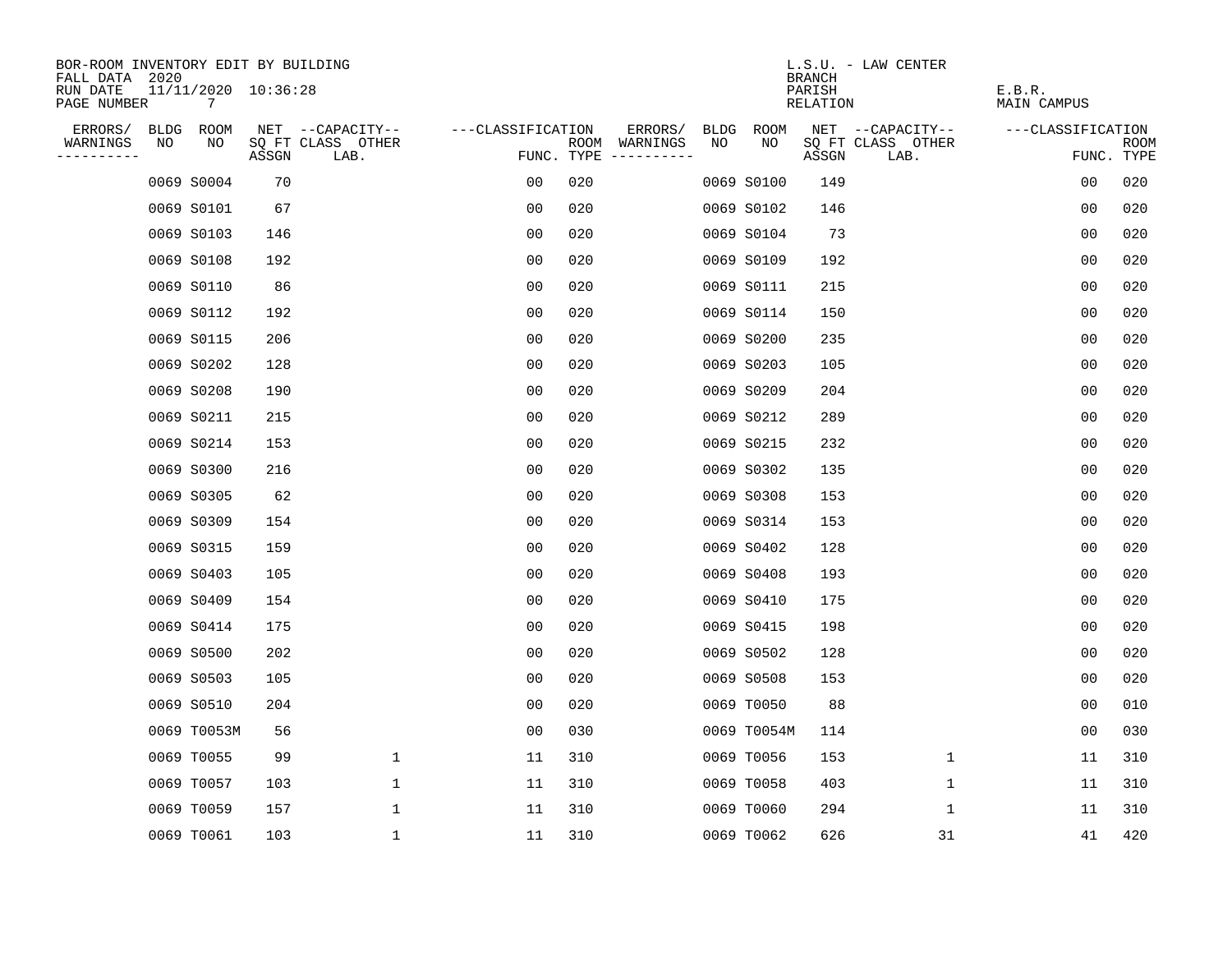| BOR-ROOM INVENTORY EDIT BY BUILDING<br>FALL DATA 2020 |      |                          |       |                           |                   |            |                              |             |             | <b>BRANCH</b>      | L.S.U. - LAW CENTER       |                       |                           |
|-------------------------------------------------------|------|--------------------------|-------|---------------------------|-------------------|------------|------------------------------|-------------|-------------|--------------------|---------------------------|-----------------------|---------------------------|
| RUN DATE<br>PAGE NUMBER                               |      | 11/11/2020 10:36:28<br>8 |       |                           |                   |            |                              |             |             | PARISH<br>RELATION |                           | E.B.R.<br>MAIN CAMPUS |                           |
| ERRORS/                                               | BLDG | ROOM                     |       | NET --CAPACITY--          | ---CLASSIFICATION |            | ERRORS/                      | <b>BLDG</b> | <b>ROOM</b> |                    | NET --CAPACITY--          | ---CLASSIFICATION     |                           |
| WARNINGS<br>- - - - - - - - - -                       | NO   | NO                       | ASSGN | SQ FT CLASS OTHER<br>LAB. |                   | FUNC. TYPE | ROOM WARNINGS<br>----------- | NO          | NO          | ASSGN              | SQ FT CLASS OTHER<br>LAB. |                       | <b>ROOM</b><br>FUNC. TYPE |
|                                                       |      | 0069 T0063               | 321   | 1                         | 11                | 310        |                              |             | 0069 T0100  | 1871               | 50                        | 41                    | 420                       |
|                                                       |      | 0069 T0200               | 2483  | 62                        | 41                | 420        |                              |             | 0069 T0300  | 1997               | 200                       | 41                    | 420                       |
|                                                       |      | 0069 T0301               | 1044  | 69                        | 11                | 110        |                              |             | 0069 T0301M | 96                 |                           | 0 <sub>0</sub>        | 030                       |
|                                                       |      | 0069 T0302               | 617   | 25                        | 41                | 420        |                              |             | 0069 T0302A | 522                | 1                         | 41                    | 420                       |
|                                                       |      | 0069 T0302M              | 107   |                           | 00                | 030        |                              |             | 0069 T0400  | 2565               | 50                        | 41                    | 420                       |
|                                                       |      | 0069 T0500               | 2513  | 100                       | 41                | 420        |                              |             | 0069 T0501  | 174                | 1                         | 11                    | 731                       |
|                                                       |      | 0069 T0502               | 222   | 4                         | 46                | 310        |                              |             | 0069 T0502A | 156                | 1                         | 11                    | 731                       |
|                                                       |      | 0069 T0503               | 118   | 1                         | 45                | 310        |                              |             | 0069 T0504  | 137                | 1                         | 11                    | 310                       |
|                                                       |      | 0069 T0505               | 134   | $\mathbf 1$               | 11                | 310        |                              |             | 0069 T0506  | 88                 | 1                         | 11                    | 310                       |
|                                                       |      | 0069 T0507               | 88    | $\mathbf 1$               | 22                | 310        |                              |             | 0069 T0508  | 98                 | 1                         | 11                    | 310                       |
|                                                       |      | 0069 T0508M              | 59    |                           | 0 <sub>0</sub>    | 030        |                              |             | 0069 T0509  | 98                 | $\mathbf 1$               | 22                    | 310                       |
|                                                       |      | 0069 T0510               | 35    |                           | 0 <sub>0</sub>    | 030        |                              |             | 0069 T0511  | 198                | $\mathbf 1$               | 11                    | 310                       |
|                                                       |      | 0069 T0511M              | 59    |                           | 0 <sub>0</sub>    | 030        |                              |             | 0069 W0101  | 47                 |                           | 0 <sub>0</sub>        | 020                       |
|                                                       |      | 0069 W0101A              | 237   | 2                         | 0 <sub>0</sub>    | 030        |                              |             | 0069 W0101M | 44                 |                           | 0 <sub>0</sub>        | 030                       |
|                                                       |      | 0069 W0102               | 380   | 4                         | 0 <sub>0</sub>    | 010        |                              |             | 0069 W0103  | 170                |                           | 11                    | 545                       |
|                                                       |      | 0069 W0103A              | 9     | 1                         | 11                | 545        |                              |             | 0069 W0104  | 229                |                           | 00                    | 030                       |
|                                                       |      | 0069 W0105               | 457   | 30                        | 11                | 540        |                              |             | 0069 W0106  | 118                | 1                         | 11                    | 540                       |
|                                                       |      | 0069 W0107               | 88    | 1                         | 11                | 540        |                              |             | 0069 W0108  | 79                 | 1                         | 11                    | 540                       |
|                                                       |      | 0069 W0109               | 167   | 1                         | 46                | 540        |                              |             | 0069 W0109A | 90                 |                           | 46                    | 540                       |
|                                                       |      | 0069 W0110               | 165   | 3                         | 11                | 540        |                              |             | 0069 W0111  | 96                 |                           | 00                    | 020                       |
|                                                       |      | 0069 W0111A              | 110   |                           | 0 <sub>0</sub>    | 020        |                              |             | 0069 W0112  | 188                | 1                         | 46                    | 540                       |
|                                                       |      | 0069 W0113A              | 20    |                           | 46                | 731        |                              |             | 0069 W0113B | 23                 |                           | 0 <sub>0</sub>        | 010                       |
|                                                       |      | 0069 W0114               | 198   | 1                         | 46                | 310        |                              |             | 0069 W0115  | 326                |                           | 46                    | 315                       |
|                                                       |      | 0069 W0115A              | 719   | 8                         | 46                | 315        |                              |             | 0069 W0115B | 133                | 1                         | 46                    | 310                       |
|                                                       |      | 0069 W0115C              | 155   | $\mathbf{1}$              | 46                | 310        |                              |             | 0069 W0115D | 144                | 1                         | 46                    | 315                       |
|                                                       |      | 0069 W0115E              | 144   | $\mathbf{1}$              | 46                | 310        |                              |             | 0069 W0115F | 144                | 1                         | 46                    | 310                       |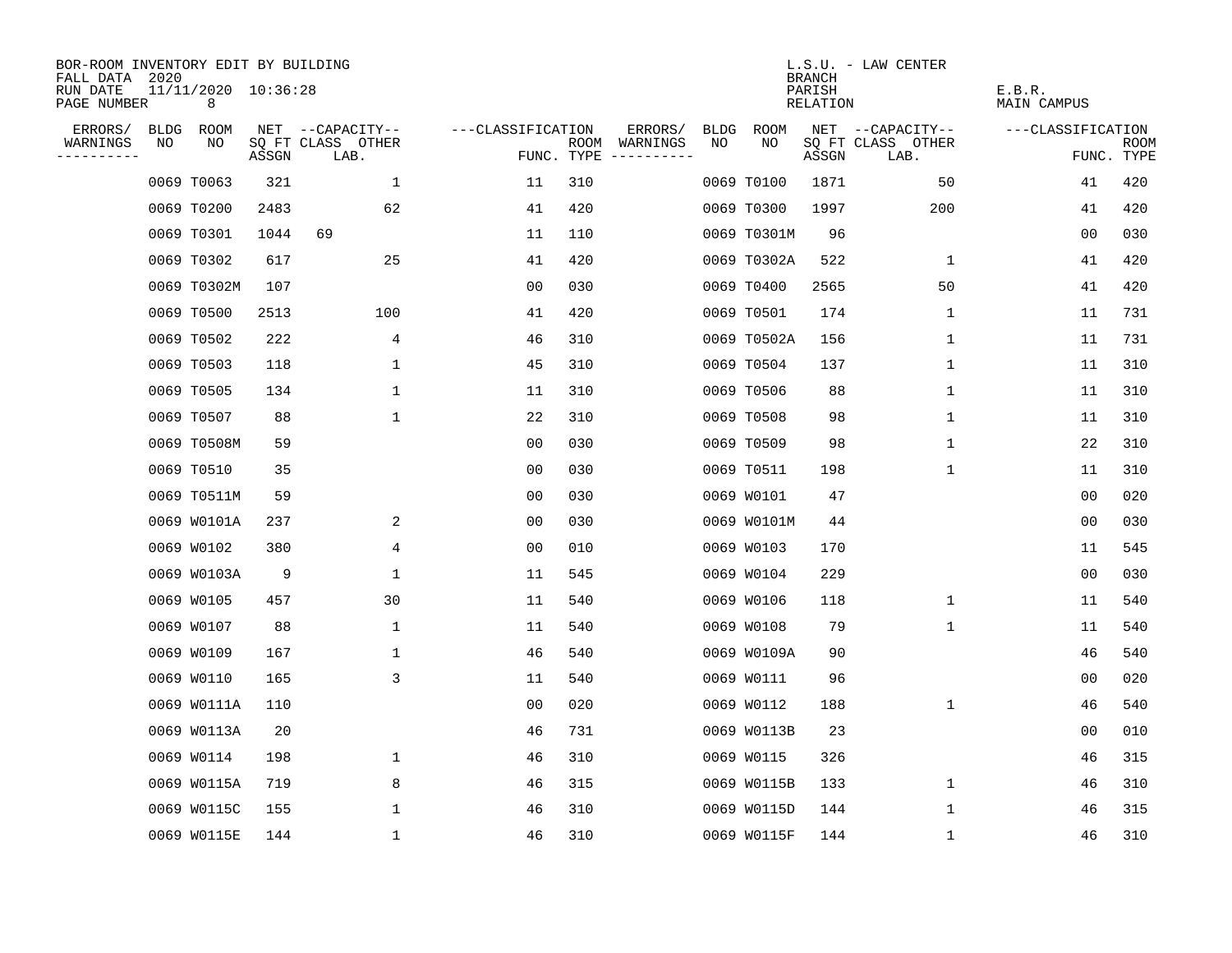| BOR-ROOM INVENTORY EDIT BY BUILDING<br>FALL DATA | 2020 |                          |          |                           |                   |      |                                 |             |             | <b>BRANCH</b>      | L.S.U. - LAW CENTER       |                       |                           |
|--------------------------------------------------|------|--------------------------|----------|---------------------------|-------------------|------|---------------------------------|-------------|-------------|--------------------|---------------------------|-----------------------|---------------------------|
| RUN DATE<br>PAGE NUMBER                          |      | 11/11/2020 10:36:28<br>9 |          |                           |                   |      |                                 |             |             | PARISH<br>RELATION |                           | E.B.R.<br>MAIN CAMPUS |                           |
| ERRORS/                                          |      | BLDG ROOM                |          | NET --CAPACITY--          | ---CLASSIFICATION |      | ERRORS/                         | <b>BLDG</b> | <b>ROOM</b> |                    | NET --CAPACITY--          | ---CLASSIFICATION     |                           |
| WARNINGS<br>----------                           | NO   | NO                       | ASSGN    | SQ FT CLASS OTHER<br>LAB. |                   | ROOM | WARNINGS<br>FUNC. TYPE $------$ | NO          | NO          | ASSGN              | SQ FT CLASS OTHER<br>LAB. |                       | <b>ROOM</b><br>FUNC. TYPE |
|                                                  |      | 0069 W0115G              | 144      | $\mathbf 1$               | 46                | 310  |                                 |             | 0069 W0115H | 37                 |                           | 46                    | 315                       |
|                                                  |      | 0069 W0120               | 91       |                           | 00                | 030  |                                 |             | 0069 W0121  | 248                |                           | 00                    | 030                       |
|                                                  |      | 0069 W0122               | 243      | $\mathbf{1}$              | 45                | 310  |                                 |             | 0069 W0122A | 115                |                           | 45                    | 315                       |
|                                                  |      | 0069 W0123               | 404      | 10                        | 45                | 315  |                                 |             | 0069 W0124  | 404                | 1                         | 45                    | 350                       |
|                                                  |      | 0069 W0125               | 202      | 1                         | 45                | 315  |                                 |             | 0069 W0126  | 200                | 1                         | 45                    | 310                       |
|                                                  |      | 0069 W0127               | 171      | 1                         | 45                | 310  |                                 |             | 0069 W0127A | 11                 |                           | 45                    | 731                       |
|                                                  |      | 0069 W0129A              | 153      | $\mathbf 1$               | 45                | 310  |                                 |             | 0069 W0129B | 107                | 1                         | 45                    | 310                       |
|                                                  |      | 0069 W0129C              | 180      | $\mathbf 1$               | 45                | 310  |                                 |             | 0069 W0129D | 118                | $\mathbf 1$               | 45                    | 310                       |
|                                                  |      | 0069 W0129E              | 116      | $\mathbf{1}$              | 45                | 310  |                                 |             | 0069 W0129F | 120                | $\mathbf 1$               | 45                    | 310                       |
|                                                  |      | 0069 W0129G              | 137      | 1                         | 45                | 310  |                                 |             | 0069 W0129H | 103                | 1                         | 45                    | 310                       |
|                                                  |      | 0069 W0129J              | 114      | $\mathbf 1$               | 45                | 310  |                                 |             | 0069 W0129K | 376                |                           | 45                    | 315                       |
|                                                  |      | 0069 W0129S              | 21       |                           | 45                | 315  |                                 |             | 0069 W0148  | 59                 |                           | 0 <sub>0</sub>        | 010                       |
|                                                  |      | 0069 W0149               | 208      | 1                         | 11                | 540  |                                 |             | 0069 W0150  | 293                | 6                         | 11                    | 540                       |
|                                                  |      | 0069 W0151               | 214      | $\mathbf 1$               | 11                | 540  |                                 |             | 0069 W0152  | 502                | 10                        | 11                    | 540                       |
|                                                  |      | 0069 W0153               | 214      | 1                         | 11                | 540  |                                 |             | 0069 W0154  | 175                | 1                         | 11                    | 540                       |
|                                                  |      | 0069 W0155               | 220      | 1                         | 11                | 540  |                                 |             | 0069 W0156  | 170                | 1                         | 46                    | 540                       |
|                                                  |      | 0069 W0157               | 65       |                           | 00                | 030  |                                 |             | 0069 W0158  | 91                 |                           | 0 <sub>0</sub>        | 010                       |
|                                                  |      | 0069 W0159               | 298      |                           | 0 <sub>0</sub>    | 030  |                                 |             | 0069 W0162  | 31                 |                           | 0 <sub>0</sub>        | 030                       |
|                                                  |      | 0069 W0162A              | 48       |                           | 0 <sub>0</sub>    | 030  |                                 |             | 0069 W0200  | 2975               | 208                       | 11                    | 610                       |
|                                                  |      | 0069 W0200D              | 116      |                           | 11                | 731  |                                 |             | 0069 W0202  | 148                | $\mathbf{1}$              | 11                    | 731                       |
|                                                  |      | 0069 W0202A              | 135      | 2                         | 11                | 315  |                                 |             | 0069 W0203  | 105                |                           | 0 <sub>0</sub>        | 020                       |
|                                                  |      | 0069 W0203A              | 325      | 2                         | 11                | 315  |                                 |             | 0069 W0203B | 151                | 1                         | 11                    | 315                       |
|                                                  |      | 0069 W0203C              | 175      | $\mathbf 1$               | 11                | 310  |                                 |             | 0069 W0204  | 328                | 1                         | 11                    | 310                       |
|                                                  |      | 0069 W0206               | 206      | $\mathbf 1$               | 11                | 310  |                                 |             | 0069 W0208  | 101                |                           | 11                    | 315                       |
|                                                  |      | 0069 W0210               | 1966 122 |                           | 11                | 110  |                                 |             | 0069 W0212  | 22                 |                           | 0 <sub>0</sub>        | 030                       |
|                                                  |      | 0069 W0214               | 22       |                           | 11                | 315  |                                 |             | 0069 W0220  | 957                | 52                        | 11                    | 110                       |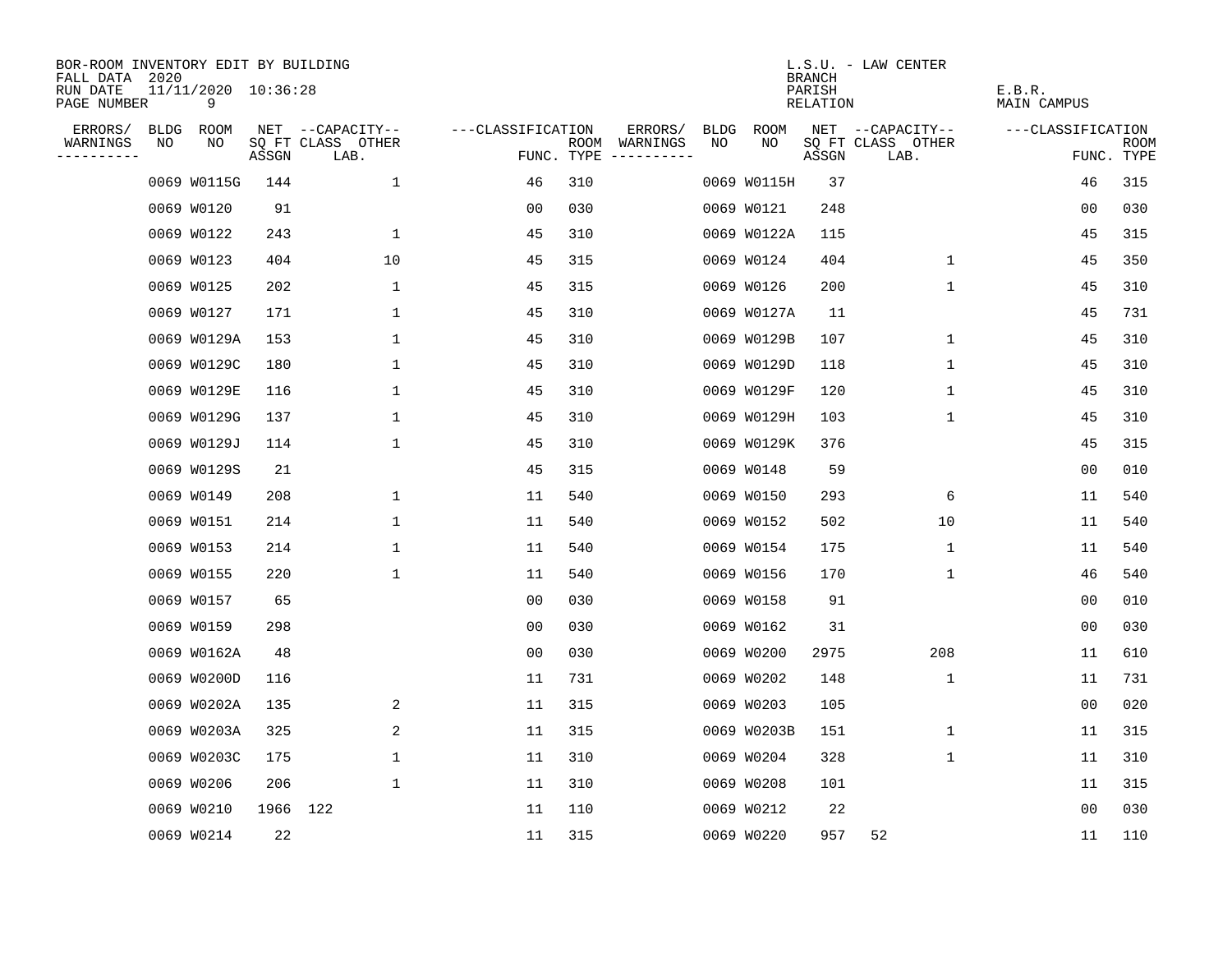| BOR-ROOM INVENTORY EDIT BY BUILDING<br>FALL DATA 2020 |      |                           |          |                           |              |                   |      |                                 |      |             | <b>BRANCH</b>      | $L.S.U. - LAW CENTER$                      |                       |                           |
|-------------------------------------------------------|------|---------------------------|----------|---------------------------|--------------|-------------------|------|---------------------------------|------|-------------|--------------------|--------------------------------------------|-----------------------|---------------------------|
| RUN DATE<br>PAGE NUMBER                               |      | 11/11/2020 10:36:28<br>10 |          |                           |              |                   |      |                                 |      |             | PARISH<br>RELATION |                                            | E.B.R.<br>MAIN CAMPUS |                           |
| ERRORS/                                               | BLDG | ROOM                      |          | NET --CAPACITY--          |              | ---CLASSIFICATION |      | ERRORS/                         | BLDG | ROOM        |                    | NET --CAPACITY--                           | ---CLASSIFICATION     |                           |
| WARNINGS<br>----------                                | NO   | NO.                       | ASSGN    | SQ FT CLASS OTHER<br>LAB. |              |                   | ROOM | WARNINGS<br>FUNC. TYPE $------$ | NO.  | NO.         | ASSGN              | SQ FT CLASS OTHER<br>LAB.                  |                       | <b>ROOM</b><br>FUNC. TYPE |
|                                                       |      | 0069 W0221                | 31       |                           |              | 00                | 020  |                                 |      | 0069 W0221A | 268                | $\mathbf 1$                                | 00                    | 030                       |
|                                                       |      | 0069 W0221B               | 92       |                           | 4            | 00                | 030  |                                 |      | 0069 W0223  | 48                 |                                            | 00                    | 020                       |
|                                                       |      | 0069 W0223A               | 223      |                           | 2            | 0 <sub>0</sub>    | 030  |                                 |      | 0069 W0225  | 252                | $\mathbf 1$                                | 11                    | 731                       |
|                                                       |      | 0069 W0230                | 1966 122 |                           |              | 11                | 110  |                                 |      | 0069 W0231  | 22                 |                                            | 00                    | 030                       |
|                                                       |      | 0069 W0250M               | 343      |                           |              | 0 <sub>0</sub>    | 030  |                                 |      | 0069 W0252M | 108                |                                            | 0 <sub>0</sub>        | 030                       |
|                                                       |      | 0069 W0301                | 671      |                           | 50           | 11                | 350  |                                 |      | 0069 W0302  | 539                | 20                                         | 11                    | 650                       |
|                                                       |      | 0069 W0303                | 1231     |                           | 125          | 11                | 610  |                                 |      | 0069 W0303A | 154                | 1                                          | 11                    | 310                       |
|                                                       |      | 0069 W0303B               | 154      |                           | 1            | 11                | 310  |                                 |      | 0069 W0303C | 154                | 1                                          | 11                    | 310                       |
|                                                       |      | 0069 W0303D               | 154      |                           | 1            | 11                | 310  |                                 |      | 0069 W0304  | 154                | 1                                          | 11                    | 310                       |
|                                                       |      | 0069 W0305                | 166      |                           | 1            | 11                | 310  |                                 |      | 0069 W0305A | 31                 |                                            | 11                    | 731                       |
|                                                       |      | 0069 W0306                | 154      |                           | 1            | 11                | 310  |                                 |      | 0069 W0307  | 17                 |                                            | 0 <sub>0</sub>        | 030                       |
|                                                       |      | 0069 W0308                | 164      |                           | 1            | 46                | 310  |                                 |      | 0069 W0310  | 208                | 1                                          | 11                    | 310                       |
|                                                       |      | 0069 W0311                | 195      |                           | 1            | 11                | 310  |                                 |      | 0069 W0312  | 260                | 1                                          | 11                    | 310                       |
|                                                       |      | 0069 W0313                | 203      |                           | 1            | 11                | 310  |                                 |      | 0069 W0314  | 192                | 1                                          | 11                    | 310                       |
|                                                       |      | 0069 W0315                | 189      |                           | 1            | 11                | 310  |                                 |      | 0069 W0316  | 20                 |                                            | 0 <sub>0</sub>        | 020                       |
|                                                       |      | 0069 W0316A               | 16       |                           |              | 00                | 010  |                                 |      | 0069 W0316B | 144                | 3                                          | 00                    | 030                       |
|                                                       |      | 0069 W0317                | 182      |                           | 1            | 11                | 310  |                                 |      | 0069 W0318  | 181                | 4                                          | 0 <sub>0</sub>        | 030                       |
|                                                       |      | 0069 W0319                | 192      |                           | $\mathbf{1}$ | 11                | 315  |                                 |      | 0069 W0319A | 63                 |                                            | 0 <sub>0</sub>        | 030                       |
|                                                       |      | 0069 W0320                | 186      |                           | 1            | 11                | 310  |                                 |      | 0069 W0321  | 35                 |                                            | 00                    | 010                       |
|                                                       |      | 0069 W0322                | 192      |                           | 1            | 11                | 310  |                                 |      | 0069 W0323  | 417                | 28                                         | 11                    | 350                       |
|                                                       |      | 0069 W0324                | 176      |                           | 1            | 11                | 310  |                                 |      | 0069 W0325  | 195                | $\mathbf{1}$                               | 11                    | 310                       |
|                                                       |      | 0069 W0326                | 287      |                           | 1            | 11                | 310  |                                 |      | 0069 W0326A | 147                | 1                                          | 46                    | 310                       |
|                                                       |      | 0069 W0326B               | 346      |                           | 18           | 11                | 350  |                                 |      | 0069 W0326C | 296                | 1                                          | 11                    | 310                       |
|                                                       |      | 0069 W0326D               | 182      |                           | 1            | 11                | 310  |                                 |      | 0069 W0326E | 126                | 1                                          | 11                    | 310                       |
|                                                       |      | 0069 0101F1               | 113      |                           | $\mathbf 1$  | 11                | 680  |                                 |      | 0069 0400H1 | 246                | 4<br>TOTAL ASSIGNABLE & UNASSIGNABLE SQFT: | 46<br>191,655         | 310                       |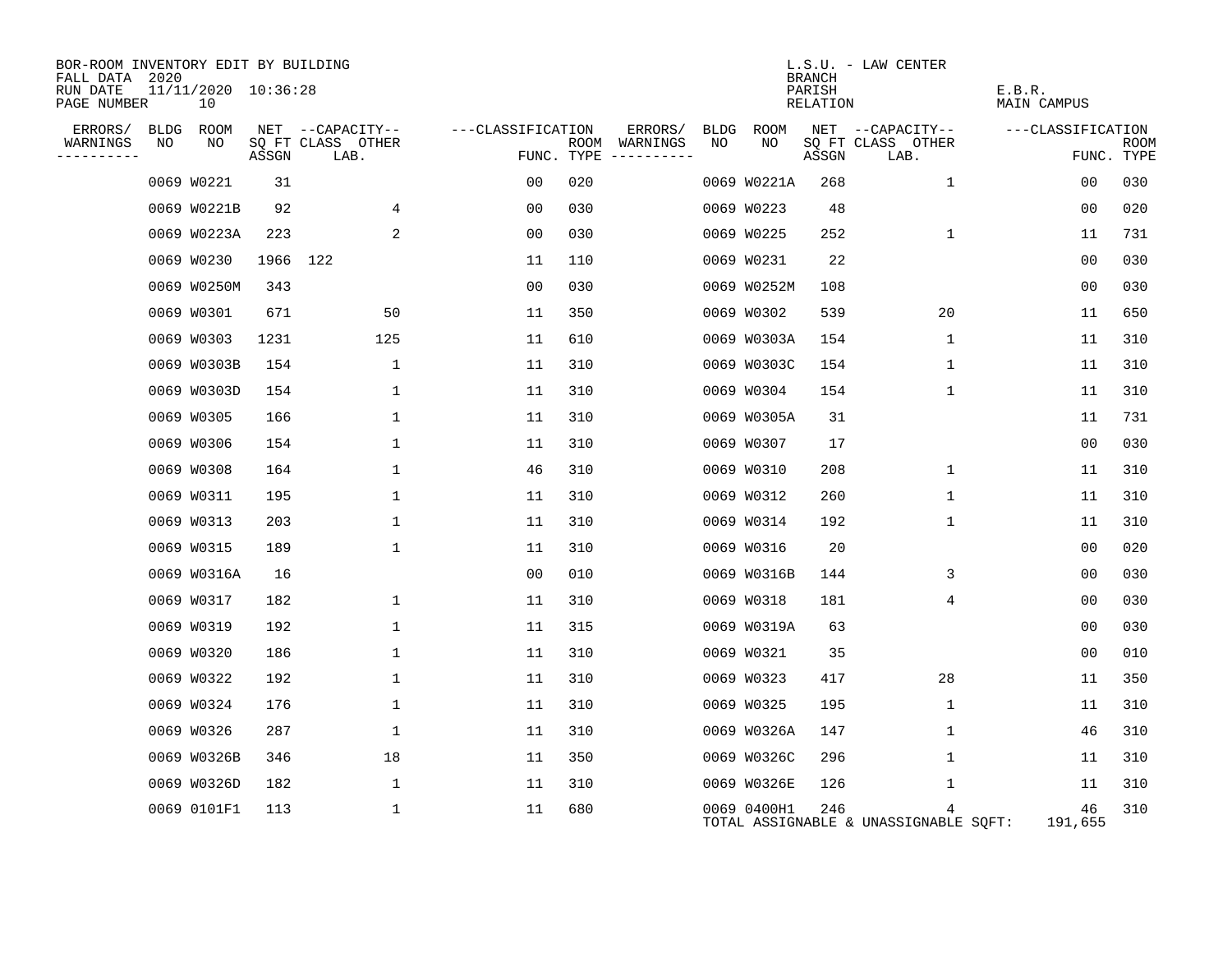| BOR-ROOM INVENTORY EDIT BY BUILDING |                     |       |                   |                   |             |      |      |                         | $L.S.U. - LAW CENTER$                 |        |                   |            |
|-------------------------------------|---------------------|-------|-------------------|-------------------|-------------|------|------|-------------------------|---------------------------------------|--------|-------------------|------------|
| 2020<br>FALL DATA                   |                     |       |                   |                   |             |      |      | <b>BRANCH</b>           |                                       |        |                   |            |
| RUN DATE                            | 11/11/2020 10:36:28 |       |                   |                   |             |      |      | PARISH                  |                                       | E.B.R. |                   |            |
| PAGE NUMBER                         | 11                  |       |                   |                   |             |      |      | RELATION                |                                       |        | MAIN CAMPUS       |            |
| ERRORS/                             | ROOM<br>BLDG        | NET   | --CAPACITY--      | ---CLASSIFICATION | ERRORS/     | BLDG | ROOM | NET                     | --CAPACITY--                          |        | ---CLASSIFICATION |            |
| WARNINGS                            | NO<br>NO.           |       | SO FT CLASS OTHER | ROOM              | WARNINGS    | NO   | NO.  |                         | SO FT CLASS OTHER                     |        |                   | ROOM       |
|                                     |                     | ASSGN | LAB.              | FUNC. TYPE        | ----------- |      |      | ASSGN                   | LAB.                                  |        |                   | FUNC. TYPE |
|                                     |                     |       |                   |                   |             |      |      |                         | TOTAL NET ASSIGN SO. FT. IN ROOM FILE |        | 135,685           |            |
|                                     |                     |       |                   |                   |             |      |      | TOTAL NUMBER CLASSROOMS |                                       |        |                   |            |
|                                     |                     |       |                   |                   |             |      |      |                         | TOTAL NUMBER COMPUTER CLASSROOMS      |        |                   |            |
|                                     |                     |       |                   |                   |             |      |      | TOTAL NUMBER LABS 210   |                                       |        |                   |            |
|                                     |                     |       |                   |                   |             |      |      |                         | TOTAL NUMBER SPECIAL LABS 220         |        |                   |            |